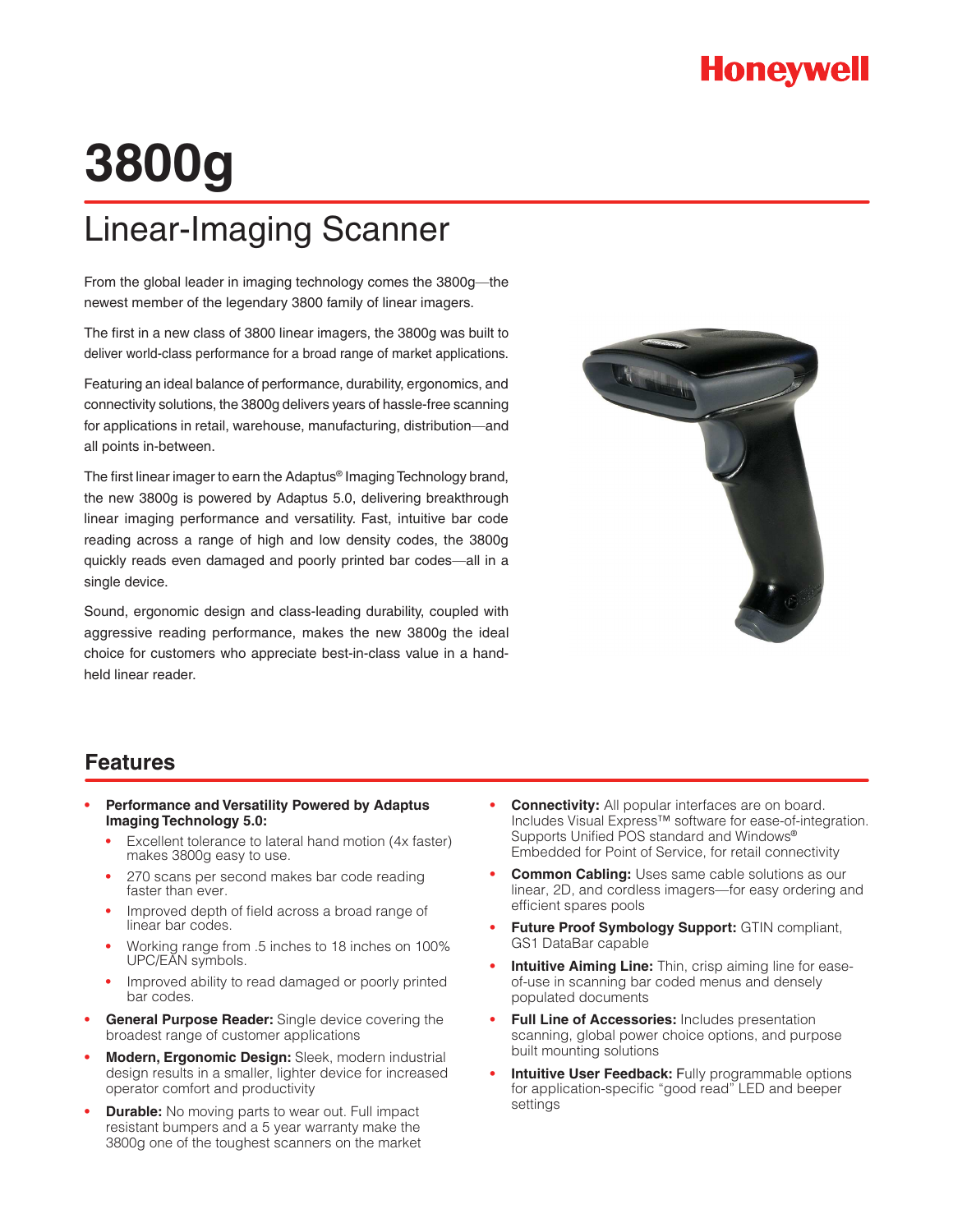### **3800g Technical Specifications**

| <b>Mechanical</b>             |                                                                                                                    |
|-------------------------------|--------------------------------------------------------------------------------------------------------------------|
| <b>Dimensions (LxWxH)</b>     | 112 mm x 79 mm x 150 mm (4.4" x 3.1" x 5.9")                                                                       |
| Weight                        | 159 g (5.6 oz)                                                                                                     |
| <b>Electrical</b>             |                                                                                                                    |
| <b>Input Voltage</b>          | 3800GX4E: 5 VDC ± 0.5 V; 3800GX5E: 4.5 - 12 VDC                                                                    |
| <b>Operating Power</b>        | 250 <sub>m</sub> A                                                                                                 |
| <b>Standby Power</b>          | 3800GX4E: 430 mW (86 mA @ 5 V); 3800GX5E: 780 mW (65 mA @ 12 V)                                                    |
| <b>Host System Interfaces</b> | 3800Gx4E: USB, TTL level RS232, Keyboard Wedge<br>3800Gx5E: USB, TTL level RS232, Keyboard Wedge, IBM 46xx (RS485) |
| <b>Environmental</b>          |                                                                                                                    |
| <b>Operating Temperature</b>  | 32°F to 122°F (0°C to 50°C)                                                                                        |
| <b>Storage Temperature</b>    | -40°F to 140F (-40°C to 60°C)                                                                                      |
| <b>Humidity</b>               | 0 to 95% relative humidity, non-condensing                                                                         |
| <b>Drop</b>                   | Designed to withstand 1.5 m (5) drops                                                                              |
| <b>Environmental Sealing</b>  | Sealed to resist airborne particulate contaminants                                                                 |
| <b>Light Levels</b>           | 70,000 Lux                                                                                                         |
| <b>Scan Performance</b>       |                                                                                                                    |
| <b>Scan Pattern</b>           | Linear Image (CCD: 3648 pixels)                                                                                    |
| <b>Scan Speed</b>             | 270 scans per second                                                                                               |
| <b>Motion Tolerance</b>       | 51 cm/s (20 in/s) with 13 mil UPC at optimal focus                                                                 |
| <b>Scan Angle</b>             | 3800g: Horizontal: 47°; 3800ghd: Horizontal: 51°                                                                   |
| <b>Print Contrast</b>         | 20% minimum reflectance difference                                                                                 |
| Pitch, Skew                   | 65°, 65°                                                                                                           |
| <b>Decode Capabilities</b>    | Reads standard 1D and GS1 DataBar symbologies.                                                                     |
| Warranty                      | 5 year factory warranty                                                                                            |

For a complete listing of all compliance approvals and certifications, please visit www.honeywellaidc.com/compliance For a complete listing of all supported bar code symbologies, please visit www.honeywellaidc.com/symbologies



**For more information:** www.honeywellaidc.com

#### **Honeywell Scanning & Mobility**

9680 Old Bailes Road Fort Mill, SC 29707 800.582.4263 www.honeywell.com

| Typical Performance*                                                             |                              |  |
|----------------------------------------------------------------------------------|------------------------------|--|
| Narrow Width                                                                     | Depth of Field               |  |
| $5.0$ mil                                                                        | 51 mm - 203 mm (2.0" - 8.0") |  |
| 7.5 mil                                                                          | 38 mm - 305 mm (1.5" - 12")  |  |
| $10 \text{ mil}$                                                                 | 25 mm - 381 mm (1.0" - 15")  |  |
| $13 \text{ mil}$                                                                 | 13 mm - 457 mm (0.5" - 18")  |  |
| $15 \text{ mil}$                                                                 | 25 mm - 559 mm (1.0" - 22")  |  |
| $20 \text{ mil}$                                                                 | 25 mm - 660 mm (1.0" - 26")  |  |
| *Performance may be impacted by bar code<br>quality and environmental conditions |                              |  |



3800G-SS Rev F 01/10 © 2010 Honeywell International Inc.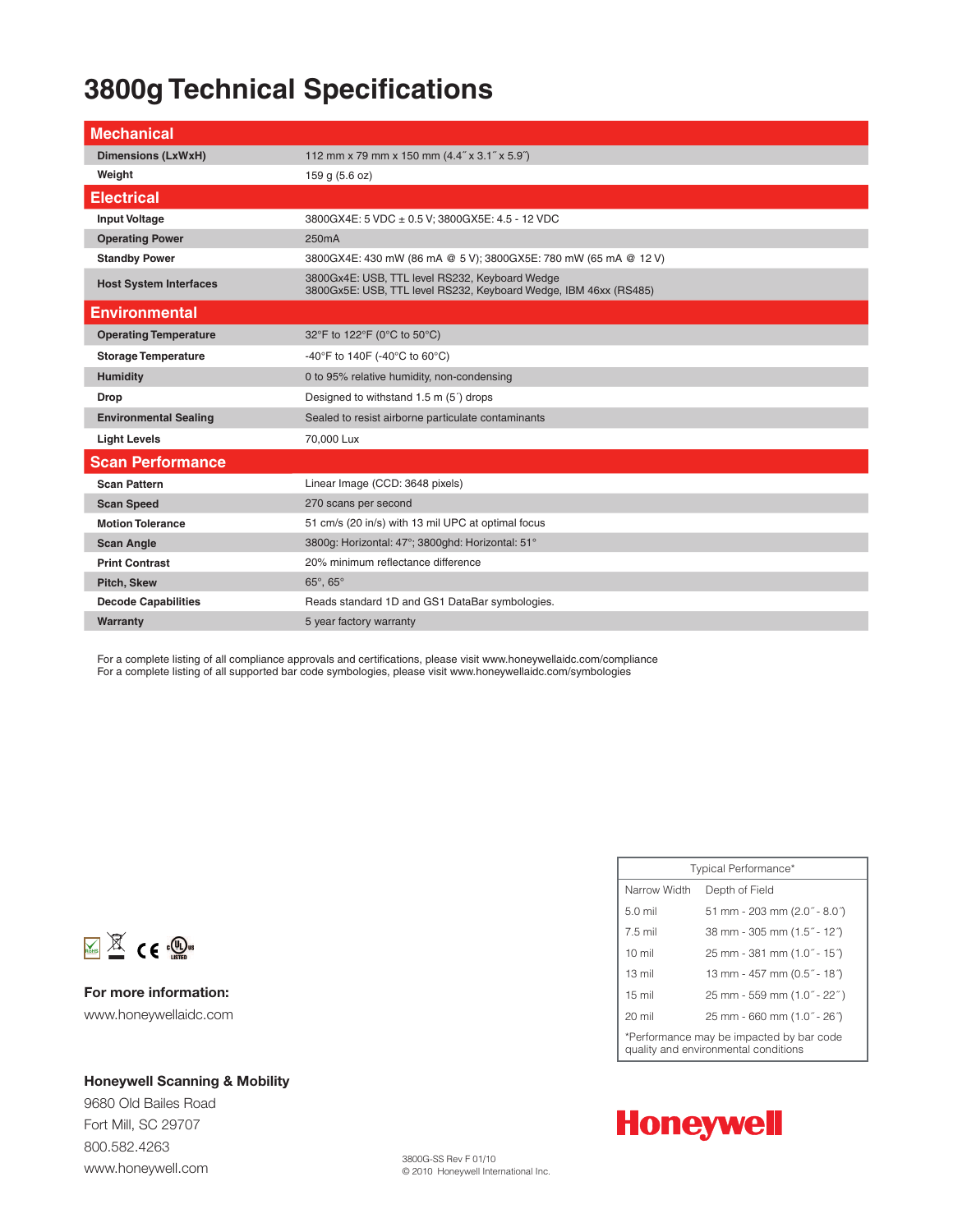# **3800gHD**

## Linear-Imaging Scanner

The 3800gHD is optimized for applications using high-density (HD) barcodes commonly found in electronics manufacturing, telecom, aerospace, and automotive. In addition, the 3800gHD delivers high performance on standard density bar codes, providing ideal versatility for mixed bar code applications.

Based on the proven 3800g platform, the 3800gHD features an ideal balance of performance, durability, and ergonomics that make it a reliable solution for a broad range of light industrial environments.

Powered by Adaptus® Imaging Technology 5.0, the 3800gHD provides fast, intuitive bar code reading across a range of high and low density codes and easily reads damaged or poorly printed bar codes—all in a single device.

In addition to optimal high density performance, the 3800gHD provides the added value of swipe action PDF417 decoding—extending its data capture capability.

Compact, ergonomic design and class-leading durability, coupled with aggressive reading performance, makes the new 3800gHD the ideal choice for customers who appreciate a reliable, versatile, and economical solution to meet their scanning needs.



#### **Features**

- **Optimized for High Density Reading: Superior** reading performance on 3 mil linear bar codes, plus the versatility to read other common linear symbologies.
- **Intuitive Aiming Line:** Thin, crisp aiming line for ease-of-use in scanning bar code menus and densely populated documents.
- **Swipe Action PDF417 Decoding: Supports PDF417,** PDF417 Truncated, Composite, and MicroPDF.
- **Performance and Versatility Powered by Adaptus Imaging Technology 5.0** 
	- **•** 270 scans per second and high tolerance to hand motion for fast and intuitive scanning.
	- **•** Working range from .3 inches to 8 inches on medium density barcodes
	- **•** Improved ability to read damaged or poorly printed bar codes.
- **Durable:** Built to last with no moving parts to wear out and backed by a 5-year warranty.
- Plug and Play Connectivity: All popular interfaces are on board. Includes Visual Xpress™ software for ease of integration.
- **Future Proof Symbology Support: GTIN compliant,** GS1 DataBar capable.
- **•** Intuitive User Feedback: Fully programmable options for application-specific "good read" LED and beeper settings.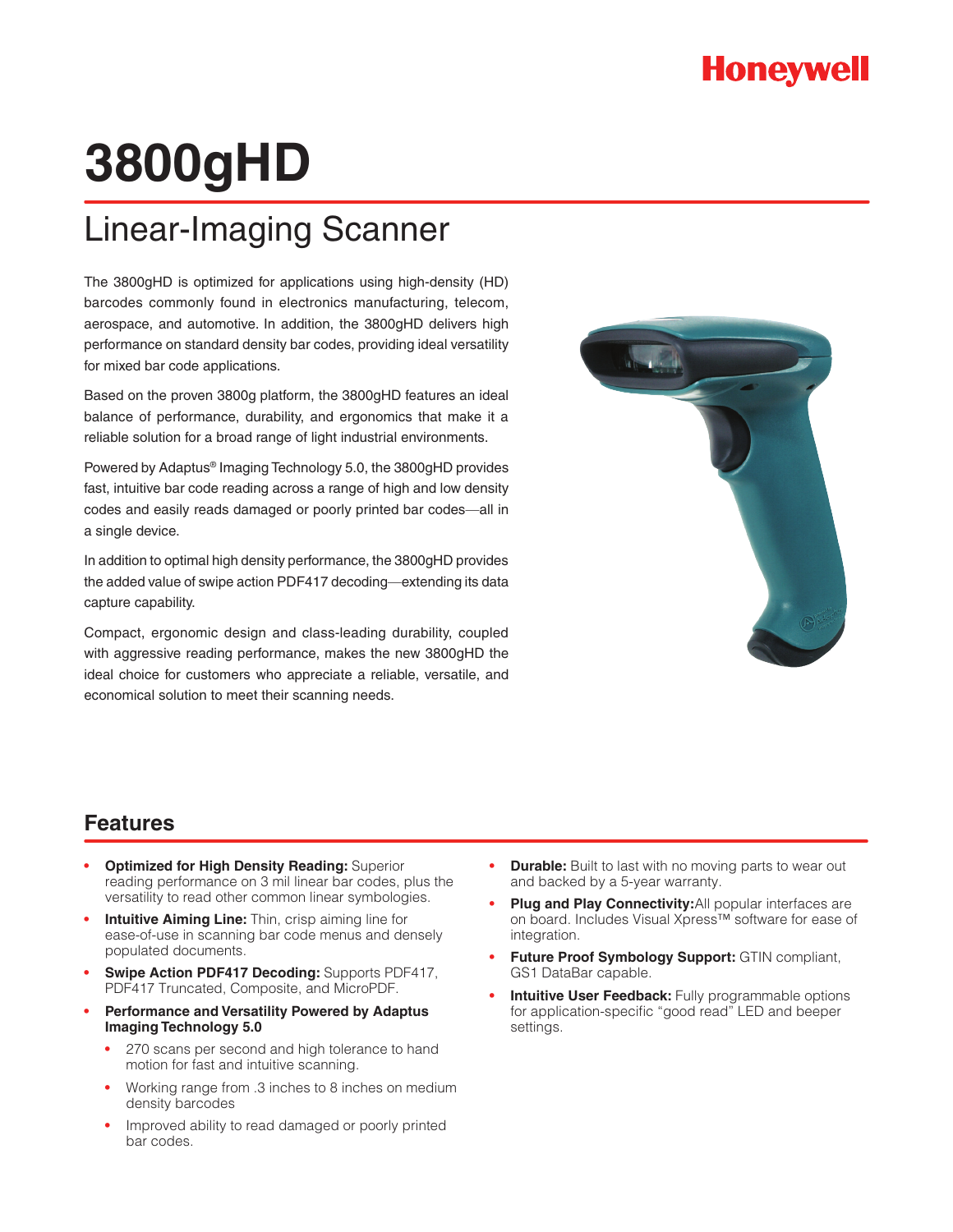#### **3800gHD Technical Specifications**

| <b>Mechanical</b>             |                                                        |
|-------------------------------|--------------------------------------------------------|
| Dimensions (LxWxH)            | 112 mm x 79 mm x 150 mm (4.4" x 3.1" x 5.9")           |
| Weight                        | 159 g (5.6 oz)                                         |
| <b>Electrical</b>             |                                                        |
| <b>Input Voltage</b>          | $5$ VDC $\pm$ 0.5 V                                    |
| <b>Operating Power</b>        | 2.3 W (450 mA @ 5 V)                                   |
| <b>Standby Power</b>          | 430 mW (86 mA @ 5 V)                                   |
| <b>Host System Interfaces</b> | USB, TTL level RS232, Keyboard Wedge, IBM 46xx (RS485) |
| <b>Environmental</b>          |                                                        |
| <b>Operating Temperature</b>  | 0°C to 50°C (32°F to 122°F)                            |
| <b>Storage Temperature</b>    | -40°C to 60°C (-40°F to 140°F)                         |
| <b>Humidity</b>               | 0 to 95% relative humidity, non-condensing             |
| <b>Drop</b>                   | Designed to withstand 1.5 m (5) drops                  |
| <b>Environmental Sealing</b>  | Sealed to resist airborne particulate contaminants     |
| <b>Light Levels</b>           | 70,000 Lux                                             |
| <b>Scan Performance</b>       |                                                        |
| <b>Scan Pattern</b>           | Linear Image (CCD: 3648 pixels)                        |
| <b>Scan Speed</b>             | 270 scans per second                                   |
| <b>Motion Tolerance</b>       | 25 cm/s (10 in/s) with 13 mil UPC at optimal focus     |
| <b>Scan Angle</b>             | ELS: 51°                                               |
| <b>Print Contrast</b>         | 37% minimum reflectance difference                     |
| Pitch, Skew                   | 65°, 65°                                               |
| <b>Decode Capabilities</b>    | Reads standard 1D and GS1 Databar symbologies.         |
| Warranty                      | 5 year factory warranty                                |

For a complete listing of all compliance approvals and certifications, please visit www.honeywellaidc.com/compliance For a complete listing of all supported bar code symbologies, please visit www.honeywellaidc.com/symbologies

| Typical Performance*                                                                                               |                              |  |
|--------------------------------------------------------------------------------------------------------------------|------------------------------|--|
| Narrow Width                                                                                                       | Depth of Field               |  |
| $3.0$ mil                                                                                                          | 30 mm - 84 mm (1.2" - 3.3")  |  |
| $5.0$ mil                                                                                                          | 20 mm - 140 mm (0.8" - 5.5") |  |
| $10 \text{ mil}$                                                                                                   | 5 mm - 216 mm (0.2" - 8.5")  |  |
| $13 \text{ mil}$                                                                                                   | 15 mm - 208 mm (0.6" - 8.2") |  |
| 6.7 mil                                                                                                            | 38 mm - 66 mm (1.5" - 2.6")  |  |
| 20 mil                                                                                                             | 51 mm - 74 mm (2.0" - 2.9")  |  |
| *Resolution: 3 mil (0.0762 mm)<br>*Performance may be impacted by bar code<br>quality and environmental conditions |                              |  |



**For more information:** www.honeywellaidc.com

#### **Honeywell Scanning & Mobility**

9680 Old Bailes Road Fort Mill, SC 29707 800.582.4263 www.honeywell.com



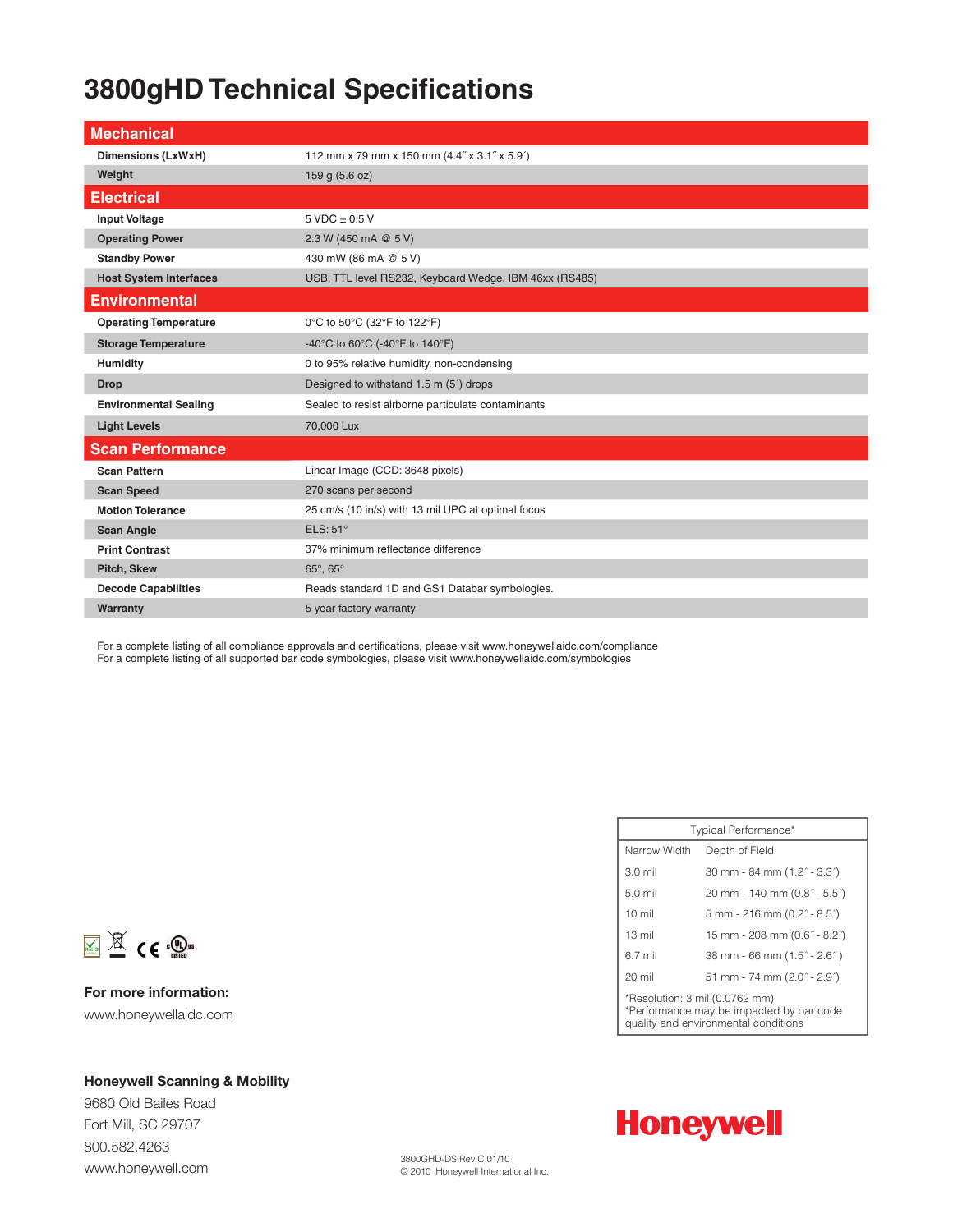### **Honeywell**

# **3800gPDF**

## Linear-Imaging Scanner

The 3800gPDF is built specifically to serve applications that require high-performance linear barcode scanning as well as an economical solution for occasional PDF417 barcode reading.

Based on the proven 3800g platform, the 3800gPDF features an ideal balance of performance, durability, ergonomics, and connectivity that make it a reliable and user-friendly solution for a broad range of light industrial environments including retail, manufacturing, government, healthcare, and distribution.

Powered by Adaptus® Imaging Technology 5.0, the 3800gPDF delivers high-performance linear barcode scanning across a range of bar codes —including those that are damaged or poorly printed. Combined with intuitive PDF417 reading functionality, the 3800gPDF offers versatile, yet economical scanning capability.

Compact, ergonomic design and class-leading durability, coupled with aggressive reading performance, makes the new 3800gPDF the ideal choice for customers who appreciate a reliable, versatile, and economical solution to meet their scanning needs.



#### **Features**

- **Swipe Action PDF417 Decoding: Fast, accurate, and** economical PDF417 reading.
- **Bright, Crisp, and Focused Aiming Line:**Easy to aim and scan codes, regardless of lighting conditions or close bar code proximities.
- **Performance and Versatility Powered by Adaptus Imaging Technology 5.0** 
	- **•** 270 scans per second and high tolerance-to-hand motion ensure fast scanning performance.
	- **•** Working range from .3 inches to 8 inches on medium density bar codes
	- **•** Improved ability to read damaged or poorly printed bar codes.
- **• Modern,ErgonomicDesign:**Sleek, modern industrial design results in a smaller, lighter device for increased operator comfort and productivity.
- **Durable:** Built-to-last with no moving parts to wear out and backed by a 5-year warranty.
- **• Plug and Play Connectivity:** All popular interfaces are on board. Includes Visual Xpress™ software for ease of integration.
- **Future Proof Symbology Support: GTIN compliant,** GS1 DataBar capable.
- **Intuitive User Feedback:** Fully programmable options for application-specific "good read" LED and beeper settings.